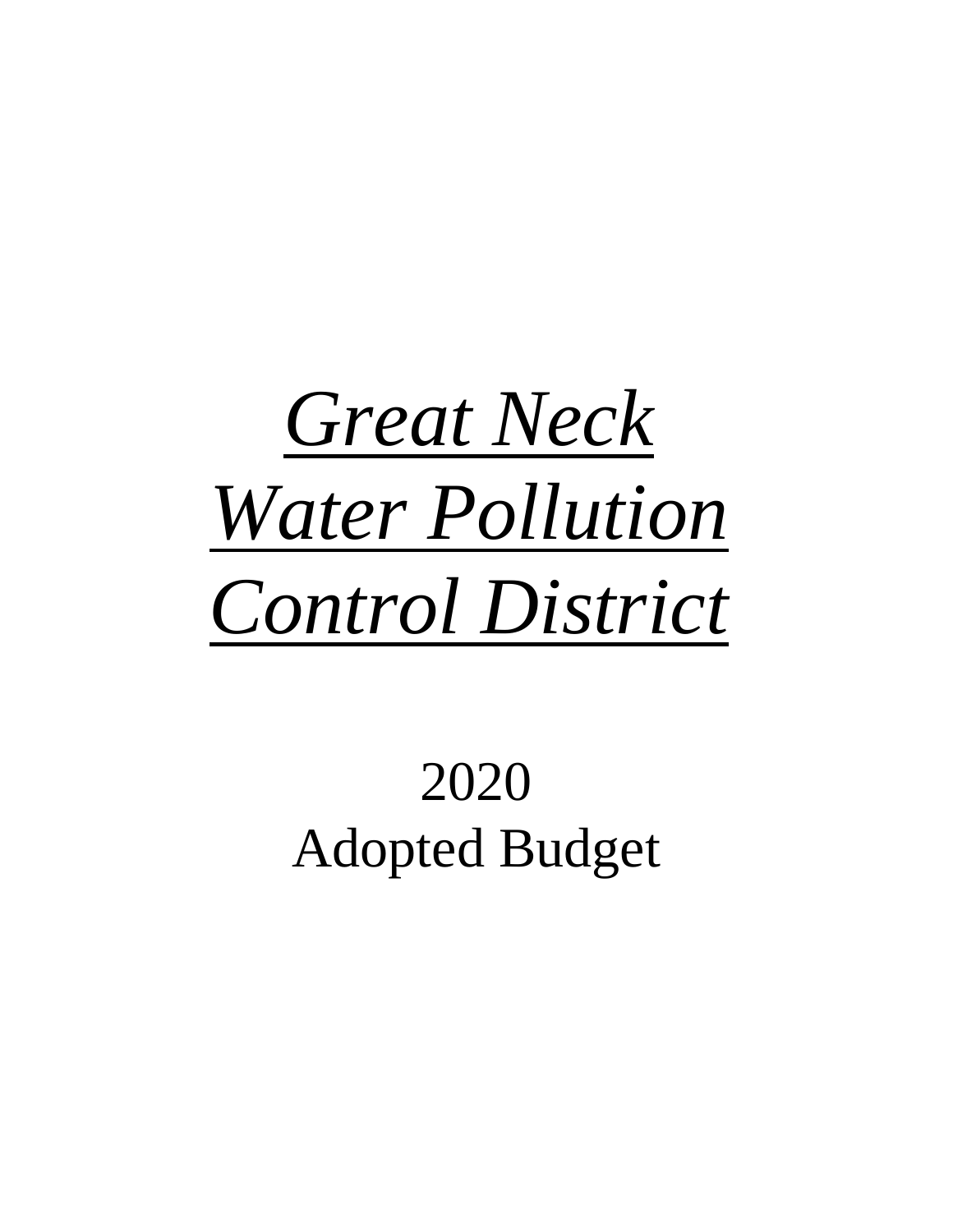|              |                                                    | <b>TENTATIVE</b> | <b>ADOPTED</b> |             |             |
|--------------|----------------------------------------------------|------------------|----------------|-------------|-------------|
|              |                                                    | 2020 BUDGET      | 2019 BUDGET    | 2018 ACTUAL | 2017 ACTUAL |
| <b>SS382</b> | <b>GREAT NECK WATER POLLUTION CONTROL DISTRICT</b> |                  |                |             |             |
|              | 8110-00 - SEWER ADMINISTRATION                     |                  |                |             |             |
| 100          | <b>Commissioners Fees</b>                          | 50,000           | 50,000         | 42,700      | 41,800      |
| 100          | <b>Personal Services</b>                           | 475,000          | 460,000        | 417,501     | 397,543     |
|              | Subtotal                                           | 525,000          | 510,000        | 460,201     | 439,343     |
|              |                                                    |                  |                |             |             |
| 210          | Office Equipment                                   | 20,000           | 20,000         | 7,353       | 5,784       |
|              | <b>EXPENSES</b>                                    |                  |                |             |             |
| 402          | Postage                                            | 10,000           | 10,000         | 7,577       | 7,476       |
| 404          | Office Supplies & Expenses                         | 30,000           | 30,000         | 31,305      | 30,493      |
| 419          | Telephone                                          | 10,000           | 10,000         | 6,977       | 10,834      |
| 422          | Heating                                            | 5,000            | 5,000          | 4,448       | 3,363       |
| 430          | <b>SPDES</b>                                       | 15,500           | 15,500         | 15,500      | 15,500      |
| 440          | <b>Assessment Rolls</b>                            | 4,500            | 4,500          | 4,000       | 4,000       |
| 441          | Legal Notices                                      |                  | 2,000          | 1,189       | 1,536       |
| 445          | Conferences, Meetings, etc.                        | 4,000            | 12,000         | 10,257      | 10,520      |
| 447          | <b>Election Expense</b>                            | 7,000            | 7,000          | 4,594       | 10,249      |
| 452          | Auditing                                           | 25,500           | 24,000         | 22,000      | 22,000      |
| 454          | Legal                                              | 100,000          | 100,000        | 100,816     | 61,084      |
| 458          | <b>Other Professional Services</b>                 | 160,000          | 145,000        | 149,400     | 121,412     |
| 493          | <b>Contractual Services</b>                        | 80,000           | 50,000         | 48,857      | 27,583      |
| 498          | Training                                           | 3,000            | 3,000          | 1,371       | 2,435       |
|              | Subtotal                                           | 454,500          | 418,000        | 408,291     | 328,485     |
|              | TOTAL SEWER ADMINISTRATION                         | 999,500          | 948,000        | 875,845     | 773,612     |
|              |                                                    |                  |                |             |             |
|              | 8120-00 - SANITARY SEWERS                          |                  |                |             |             |
| 100          | PERSONAL SERVICES                                  | 810,000          | 575,000        | 435,992     | 469,345     |
| 225          | <b>Operating Equipment</b>                         | 250,000          | 250,000        | 165,928     | 539,176     |
|              | <b>EXPENSES</b>                                    |                  |                |             |             |
| 419          | Telephone                                          | 6,000            | 4,000          | 2,424       | 3,574       |
| 420          | Electricity                                        | 200,000          | 210,000        | 172,417     | 170,437     |
| 421          | Water                                              | 6,000            | 6,000          | 5,783       | 5,990       |
| 451          | Engineering                                        | 200,000          | 200,000        | 230,231     | 165,448     |
| 466          | Uniforms & Laundry                                 | 10,000           | 7,000          | 6,793       | 6,472       |
| 467          | Gas, Oil, etc.                                     | 20,000           | 15,000         | 7,018       | 17,670      |
| 468          | Chemicals & Testing                                |                  |                |             |             |
| 473          | Installation, Reconstruction & Replacement         |                  |                |             |             |
|              | Trunk Lines & Laterals                             | 260,000          | 275,000        | 62,811      | 152,601     |
|              | <b>Plant and Grounds</b>                           | 200,000          |                |             |             |
|              |                                                    |                  | 575,000        | 515,860     | 142,294     |
| 475          | REPAIRS & MAINTENANCE                              |                  |                |             |             |
|              | <b>Operating Equipment</b>                         | 350,000          | 300,000        | 351,528     | 507,296     |
|              | Plant & Grounds                                    | 50,000           | 50,000         | 52,724      | 42,711      |
|              | Trunk Lines & Laterals                             | 250,000          | 100,000        | 399,250     | 409,808     |
|              | Alarm System                                       | 35,000           | 30,000         | 26,806      | 25,342      |
| 498          | <b>Training</b>                                    | 35,000           | 25,000         | 21,347      | 1,360       |
|              | Subtotal                                           | 1,622,000        | 1,797,000      | 1,854,992   | 1,651,003   |
|              | TOTAL SANITARY SEWERS                              | 2,682,000        | 2,622,000      | 2,456,912   | 2,659,524   |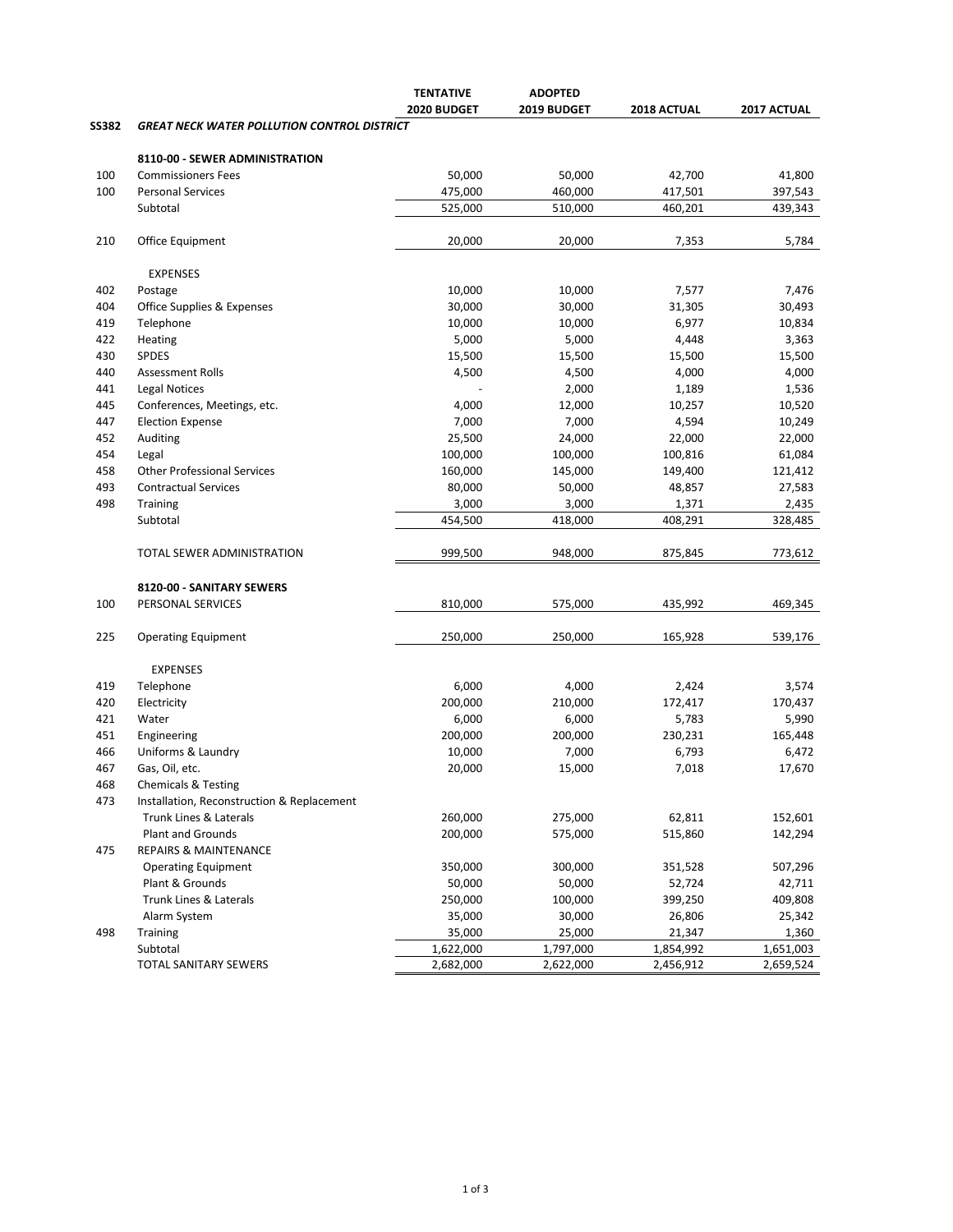|              |                                                            | <b>TENTATIVE</b> | <b>ADOPTED</b> |                  |             |
|--------------|------------------------------------------------------------|------------------|----------------|------------------|-------------|
|              |                                                            | 2020 BUDGET      | 2019 BUDGET    | 2018 ACTUAL      | 2017 ACTUAL |
| <b>SS382</b> | <b>GREAT NECK WATER POLLUTION CONTROL DISTRICT (cont.)</b> |                  |                |                  |             |
|              | 8130-00 - SEWAGE TREATMENT & DISPOSAL                      |                  |                |                  |             |
| 100          | PERSONAL SERVICES                                          | 530,000          | 600,000        | 529,073          | 516,366     |
| 225          | <b>Operating Equipment</b>                                 | 20,000           | 20,000         | 39,480           | 7,889       |
|              |                                                            |                  |                |                  |             |
| 419          | <b>EXPENSES</b><br>Telephone                               | 4,000            | 3,000          | 1,760            | 3,108       |
| 420          | Electricity                                                | 425,000          | 400,000        | 349,793          | 336,919     |
| 421          | Water                                                      | 5,000            | 5,000          | 2,457            | 4,159       |
| 422          | Heating                                                    | 10,000           | 32,000         | 31,491           | 26,478      |
| 428          | Rent                                                       |                  |                |                  | 90          |
| 451          | Engineering                                                | 200,000          | 200,000        | 193,480          | 155,998     |
| 466          | Uniforms & Laundry                                         | 7,000            | 7,000          | 4,454            | 6,089       |
| 467          | Gas, Oil, etc.                                             | 75,000           | 40,000         | 118,985          | 64,464      |
| 468          | <b>Chemicals &amp; Testing</b>                             | 75,000           | 75,000         | 58,230           | 62,130      |
| 469          | Lab Testing & Supplies                                     | 100,000          | 100,000        | 68,250           | 83,299      |
| 473          | Installation, Reconst. Replacement-Plant & Ground.         | 529,451          | 200,000        | 856,201          | 85,848      |
| 475          | <b>REPAIRS &amp; MAINTENANCE</b>                           |                  |                |                  |             |
|              | <b>Operating Equipment</b>                                 | 350,000          | 300,000        | 418,197          | 389,905     |
|              | Plant & Grounds                                            | 50,000           | 50,000         | 130,670          | 106,397     |
| 483          | Treatment & Disposal of Sewage & Sludge                    | 400,000          | 400,000        | 305,785          | 279,866     |
| 498          | Training                                                   | 25,000           | 20,000         | 13,807           | 1,320       |
|              | Subtotal                                                   | 2,255,451        | 1,832,000      | 2,553,560        | 1,606,070   |
|              |                                                            |                  |                |                  |             |
|              | TOTAL SEWAGE TREATMENT & DISPOSAL                          | 2,805,451        | 2,452,000      | 3,122,113        | 2,130,325   |
|              | <b>SPECIAL ITEMS</b>                                       |                  |                |                  |             |
| 400          | 1910-Unallocated Insurance                                 | 275,000          | 250,000        | 231,625          | 221,744     |
| 460          | 1910-Judgments & Claims                                    |                  |                | 24,430           |             |
|              | Subtotal                                                   | 275,000          | 250,000        | 256,055          | 221,744     |
|              | <b>BENEFITS &amp; DEBT SERVICE</b>                         |                  |                |                  |             |
| 800          | 9010 - State Retirement                                    | 200,000          | 225,000        | 178,371          | 177,701     |
| 800          | 9030 - Social Security                                     | 142,000          | 120,000        | 101,205          | 103,412     |
| 800          | 9040 - Workers' Compensation                               | 80,000           | 115,000        | 90,820           | 91,390      |
| 800          | 9050 - NYS Unemployment Insurance                          |                  |                | 9,570            | 2,175       |
| 800          | 9055 - Disability                                          | 7,000            | 5,000          |                  | 4,377       |
| 800          | 9060 - Hospital & Medical Insurance                        | 690,000          | 600,000        | 4,624<br>455,490 | 502,682     |
|              | Subtotal                                                   | 1,119,000        | 1,065,000      | 840,080          | 881,737     |
|              |                                                            |                  |                |                  |             |
| 900          | 9550 Transfer, Capital Projects Fund                       |                  |                |                  |             |
|              | <b>DEBT SERVICE</b>                                        |                  |                |                  |             |
|              | 9710 - Serial Bonds                                        |                  |                |                  |             |
| 600          | Principal                                                  | 2,011,447        | 1,720,871      | 1,709,441        | 1,644,985   |
| 700          | Interest                                                   | 1,189,322        | 847,745        | 903,990          | 775,611     |
|              | Premiums on Obligations                                    | (355, 240)       |                |                  |             |
|              | Capital Interest Applied from Debt Service                 | (100,000)        |                | (27,000)         |             |
| 600          | Principal                                                  |                  |                |                  | 25,000      |
| 700          | Interest                                                   |                  |                |                  | 54,847      |
|              | 9901 - Fiscal Agent Fees                                   | 1,000            | 1,000          | 192              | 6,234       |
|              | <b>Administration Charges (NYSEFC)</b>                     | 108,274          | 112,186        | 116,074          | 119,950     |
|              | Administration Charges (TNH)                               | 40,786           | 40,000         | 35,000           | 30,000      |
|              | Subtotal                                                   | 2,895,589        | 2,721,802      | 2,737,697        | 2,656,627   |
|              |                                                            |                  |                |                  |             |
|              | TOTAL BUDGETED/ACTUAL EXPENDITURES                         | 10,776,540       | 10,058,802     | 10,288,702       | 9,323,569   |